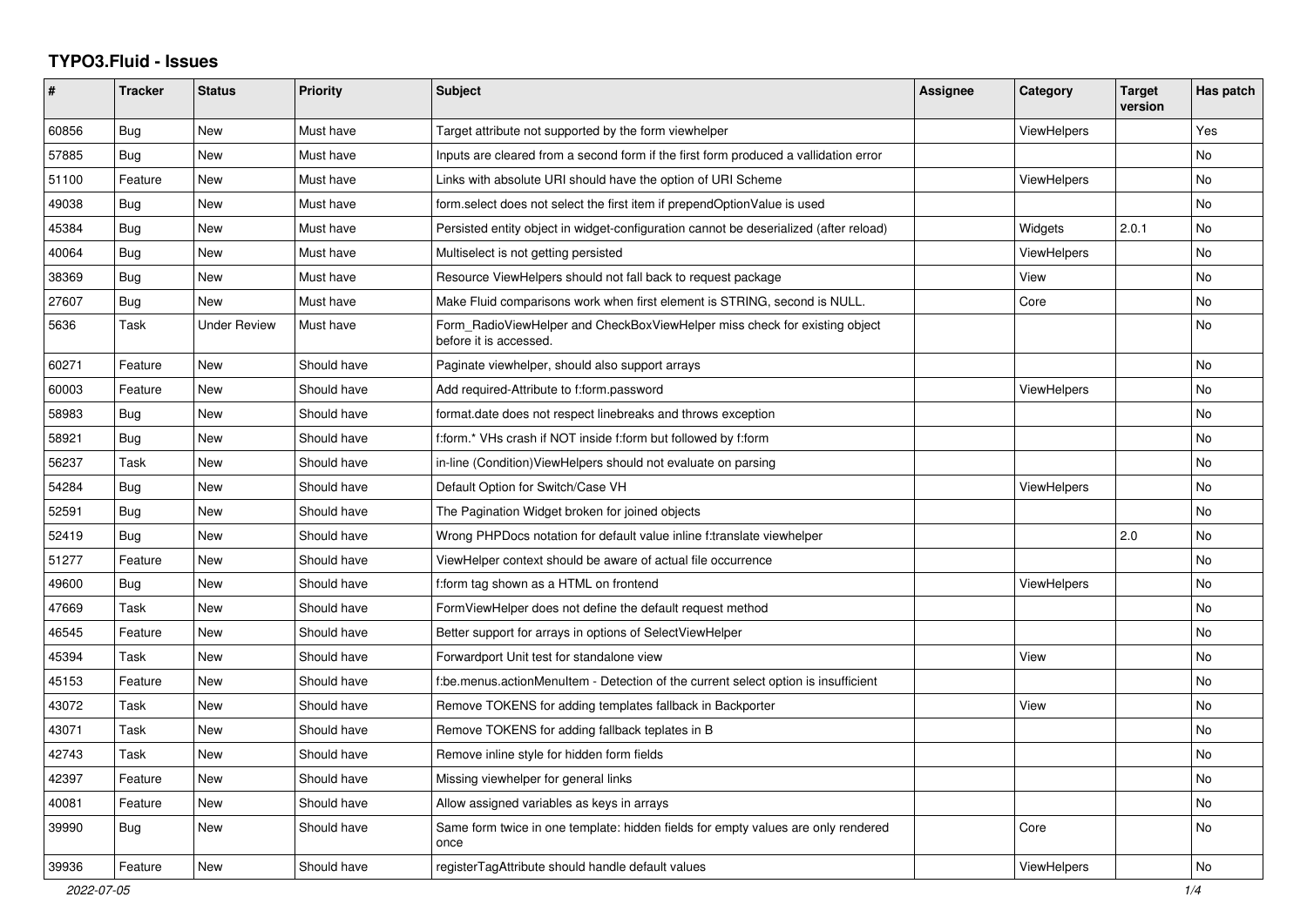| ∦     | <b>Tracker</b> | <b>Status</b>            | <b>Priority</b> | <b>Subject</b>                                                                                              | <b>Assignee</b> | Category           | <b>Target</b><br>version | Has patch |
|-------|----------------|--------------------------|-----------------|-------------------------------------------------------------------------------------------------------------|-----------------|--------------------|--------------------------|-----------|
| 38130 | Feature        | New                      | Should have     | Checkboxes and multiple select fields should have an assignable default value                               |                 |                    |                          | No        |
| 37619 | <b>Bug</b>     | New                      | Should have     | Fatal Error when using variable in name attribute of Section ViewHelper                                     |                 | ViewHelpers        |                          | No        |
| 36655 | <b>Bug</b>     | New                      | Should have     | <b>Pagination Links</b>                                                                                     |                 | Widgets            |                          | No        |
| 36410 | Feature        | New                      | Should have     | Allow templates to send arguments back to layout                                                            |                 | ViewHelpers        |                          | No        |
| 33215 | Feature        | New                      | Should have     | RFC: Dynamic values in ObjectAccess paths                                                                   |                 |                    |                          | No        |
| 32035 | Task           | New                      | Should have     | Improve fluid error messages                                                                                |                 | Core               |                          | Yes       |
| 31955 | Feature        | New                      | Should have     | f:uri.widget                                                                                                |                 | Widgets            |                          | No        |
| 30937 | <b>Bug</b>     | New                      | Should have     | CropViewHelper stringToTruncate can't be supplied so it can't be easily extended                            |                 | <b>ViewHelpers</b> |                          | Yes       |
| 28554 | Bug            | New                      | Should have     | (v4) implement feature flag to disable caching                                                              |                 |                    |                          | No        |
| 28553 | Bug            | New                      | Should have     | improve XHProf test setup                                                                                   |                 |                    |                          | No        |
| 28552 | <b>Bug</b>     | New                      | Should have     | (v5) write ViewHelper test for compiled run; adjust functional test to do two passes<br>(uncached & cached) |                 |                    |                          | No        |
| 28550 | Bug            | New                      | Should have     | (v4) make widgets cacheable, i.e. not implement childnodeaccess interface                                   |                 |                    |                          | No        |
| 28549 | Bug            | New                      | Should have     | make widgets cacheable, i.e. not implement childnodeaccess interface                                        |                 |                    |                          | No        |
| 13045 | Bug            | New                      | Should have     | Entity decode of strings are different between if-conditions and output of variable                         |                 |                    |                          |           |
| 10911 | Task           | New                      | Should have     | Tx_Fluid_ViewHelpers_Form_AbstractFormViewHelper->renderHiddenIdentityField<br>should be more reliable      |                 | ViewHelpers        |                          | No        |
| 9950  | Task           | New                      | Should have     | Binding to nested arrays impossible for form-elements                                                       |                 | <b>ViewHelpers</b> |                          |           |
| 9514  | Feature        | New                      | Should have     | Support explicit Array Arguments for ViewHelpers                                                            |                 |                    |                          |           |
| 8648  | Bug            | New                      | Should have     | format.crop ViewHelper should support all features of the crop stdWrap function                             |                 | ViewHelpers        |                          | No        |
| 4704  | Feature        | New                      | Should have     | Improve parsing exception messages                                                                          |                 | Core               |                          |           |
| 3481  | Bug            | New                      | Should have     | Use ViewHelperVariableContainer in PostParseFacet                                                           |                 | Core               |                          | No        |
| 46289 | <b>Bug</b>     | <b>Needs</b><br>Feedback | Should have     | Enable Escaping Interceptor in XML request format                                                           |                 | View               | 2.0.1                    | No.       |
| 46091 | Task           | <b>Needs</b><br>Feedback | Should have     | Show source file name and position on exceptions during parsing                                             |                 |                    |                          | No        |
| 45345 | Feature        | Needs<br>Feedback        | Should have     | Easy to use comments for fluid that won't show in output                                                    |                 |                    |                          |           |
| 3291  | Feature        | Needs<br>Feedback        | Should have     | Cacheable viewhelpers                                                                                       |                 |                    |                          | No        |
| 65424 | <b>Bug</b>     | <b>Under Review</b>      | Should have     | SelectViewHelper must respect option(Value Label)Field for arrays                                           |                 | ViewHelpers        |                          | No        |
| 52536 | Bug            | <b>Under Review</b>      | Should have     | Errorclass not set if no property-attribute set                                                             |                 |                    |                          |           |
| 50888 | Bug            | <b>Under Review</b>      | Should have     | WSOD by changing name of section and if Fluid caches are generated                                          |                 |                    |                          | No        |
| 49756 | Feature        | <b>Under Review</b>      | Should have     | Select values by array key in checkbox viewhelper                                                           |                 |                    |                          | No        |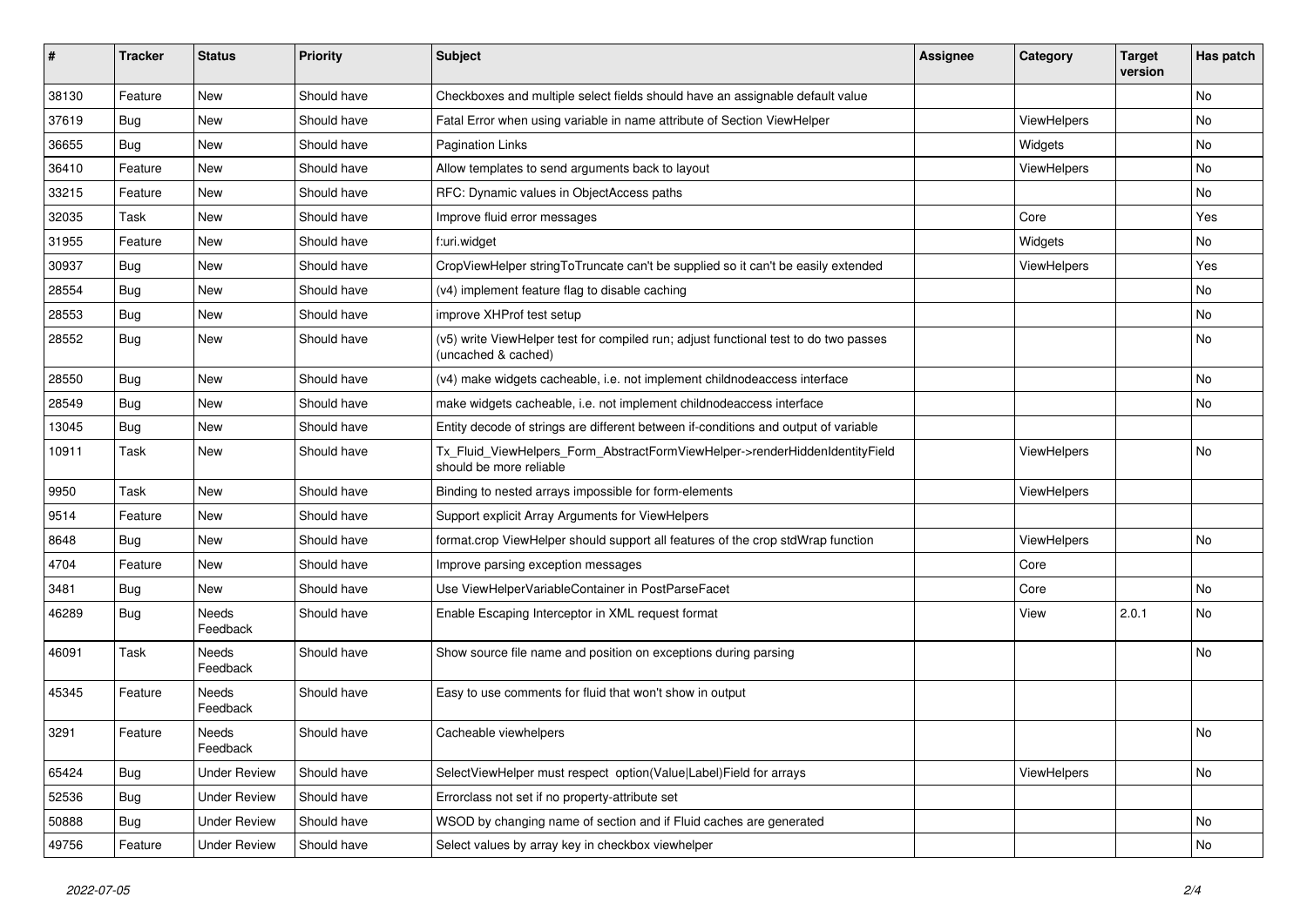| $\pmb{\#}$ | <b>Tracker</b> | <b>Status</b>       | <b>Priority</b>      | Subject                                                                                       | Assignee                    | Category    | <b>Target</b><br>version | Has patch |
|------------|----------------|---------------------|----------------------|-----------------------------------------------------------------------------------------------|-----------------------------|-------------|--------------------------|-----------|
| 47006      | Bug            | <b>Under Review</b> | Should have          | widget identifier are not unique                                                              |                             |             |                          | <b>No</b> |
| 46257      | Feature        | <b>Under Review</b> | Should have          | Add escape sequence support for Fluid                                                         |                             | Core        |                          | No        |
| 44234      | Bug            | <b>Under Review</b> | Should have          | selectViewHelper's sorting does not respect locale collation                                  |                             | ViewHelpers | 2.1                      | No        |
| 34682      | Bug            | <b>Under Review</b> | Should have          | Radio Button missing checked on validation error                                              |                             | ViewHelpers |                          | No        |
| 62346      | Feature        | New                 | Could have           | f:comment should have high precende                                                           |                             | Core        | 3.x                      | No        |
| 60181      | Feature        | <b>New</b>          | Could have           | Caching mechanism for Fluid Views/Templates                                                   |                             | View        |                          | No        |
| 48355      | Feature        | New                 | Could have           | Assign output of viewhelper to template variable for further processing.                      |                             |             |                          |           |
| 36559      | Feature        | New                 | Could have           | New widget progress bar                                                                       |                             |             |                          | Yes       |
| 34309      | Task           | <b>New</b>          | Could have           | Unknown ViewHelpers cause exception - should be handled more graceful                         |                             | ViewHelpers |                          | No        |
| 30555      | Feature        | New                 | Could have           | Make TagBuilder more extensible                                                               |                             | Core        |                          | No        |
| 10472      | Feature        | New                 | Could have           | Fluid Standalone distribution                                                                 |                             | Core        |                          | No        |
| 7608       | Feature        | New                 | Could have           | Configurable shorthand/object accessor delimiters                                             |                             | Core        |                          | Yes       |
| 1907       | Feature        | New                 | Could have           | Default values for view helpers based on context                                              |                             | Core        |                          |           |
| 8989       | Feature        | Needs<br>Feedback   | Could have           | Search path for fluid template files                                                          |                             | View        |                          | No        |
| 26664      | Task           | New                 | Won't have this time | Clean up Form ViewHelpers                                                                     |                             | ViewHelpers |                          | No        |
| 26658      | Task           | <b>New</b>          | Won't have this time | Make Form ViewHelpers consistent                                                              |                             | ViewHelpers |                          | No        |
| 51239      | Bug            | <b>Under Review</b> | Must have            | AbstractViewHelper use incorrect method signature for "\$this->systemLogger->log()"           | Adrian Föder                | Core        |                          | Yes       |
| 54195      | Task           | <b>New</b>          | Should have          | Rename and move FormViewHelper's errorClass value, currently 'f3-form-error'                  | Adrian Föder                | ViewHelpers |                          | No        |
| 59057      | Bug            | <b>Under Review</b> | Must have            | Hidden empty value fields shoud be disabled when related field is disabled                    | <b>Bastian</b><br>Waidelich | ViewHelpers |                          | No        |
| 58862      | Bug            | Needs<br>Feedback   | Should have          | FormViewHelper doesn't accept NULL as value for \$arguments                                   | <b>Bastian</b><br>Waidelich | ViewHelpers |                          | Yes       |
| 53806      | <b>Bug</b>     | <b>Under Review</b> | Should have          | Paginate widget maximumNumberOfLinks rendering wrong number of links                          | <b>Bastian</b><br>Waidelich | Widgets     |                          | No        |
| 33628      | <b>Bug</b>     | Needs<br>Feedback   | Must have            | Multicheckboxes (multiselect) for Collections don't work                                      | Christian Müller            | ViewHelpers |                          | No        |
| 55008      | Bug            | <b>Under Review</b> | Should have          | Interceptors should be used in Partials                                                       | Christian Müller            |             |                          | No        |
| 3725       | Feature        | New                 | Could have           | <b>CSS Engine</b>                                                                             | Christian Müller            | ViewHelpers |                          | No        |
| 37095      | Feature        | New                 | Should have          | It should be possible to set a different template on a Fluid TemplateView inside an<br>action | Christopher<br>Hlubek       |             |                          | No        |
| 8491       | Task           | Needs<br>Feedback   | Should have          | link.action and uri.action differ in absolute argument                                        | Karsten<br>Dambekalns       | ViewHelpers |                          | No        |
| 43346      | Feature        | <b>Under Review</b> | Should have          | Allow property mapping configuration via template                                             | Karsten<br>Dambekalns       | ViewHelpers | 2.1                      | No        |